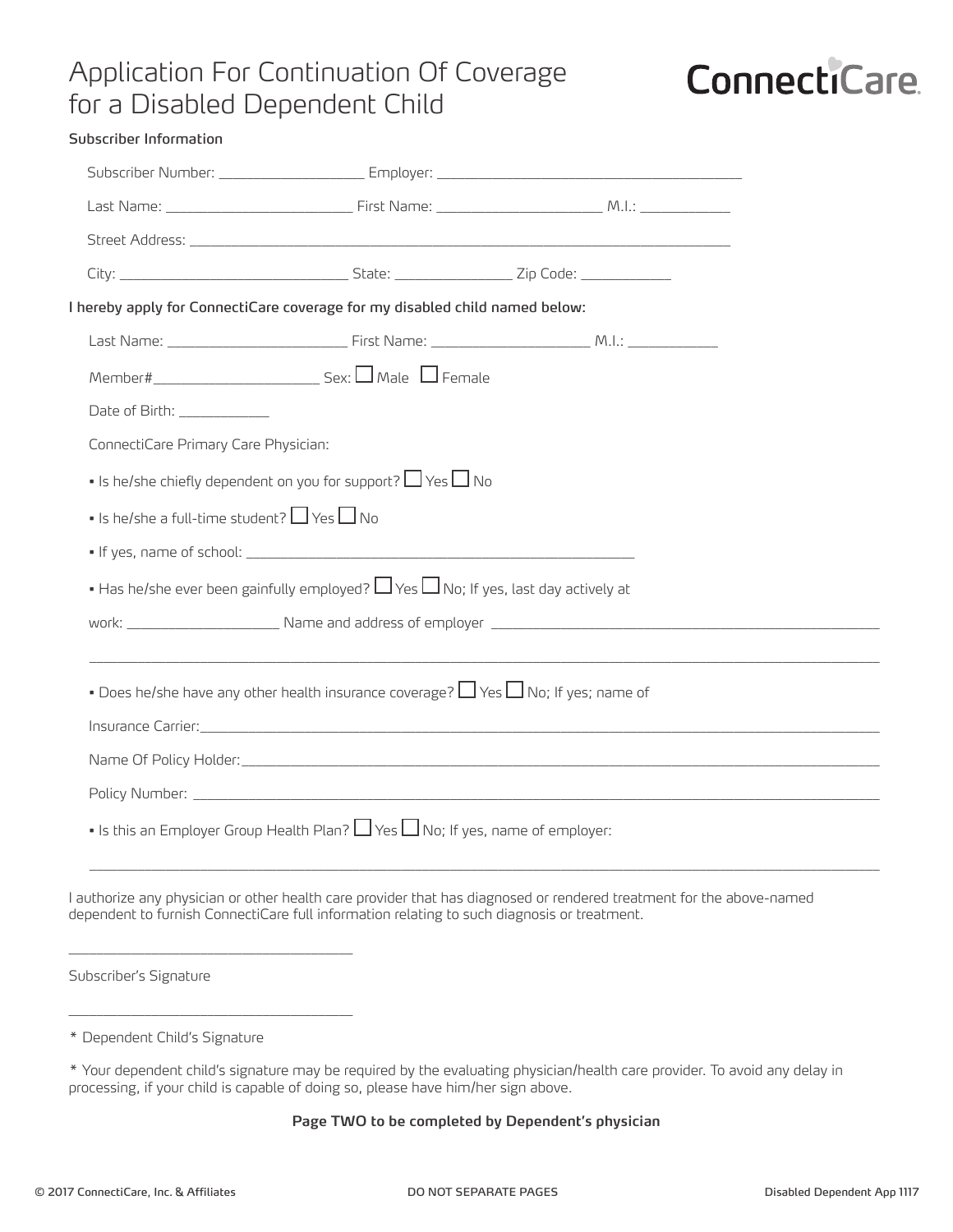#### **This Section To Be Completed By Dependent's Physician**

|              | If the disability is due to a mental handicap, attach appropriate documentation (e.g., nature of the<br>handicap, IQ level, date last determined). We will let you know if we need additional information to process<br>this request. To help us with timely and accurate processing, please respond to requests at your earliest<br>convenience. |
|--------------|---------------------------------------------------------------------------------------------------------------------------------------------------------------------------------------------------------------------------------------------------------------------------------------------------------------------------------------------------|
|              |                                                                                                                                                                                                                                                                                                                                                   |
|              |                                                                                                                                                                                                                                                                                                                                                   |
|              |                                                                                                                                                                                                                                                                                                                                                   |
|              | Is the condition expected to be of long continued or indefinite duration? $\Box$ Yes $\Box$ No                                                                                                                                                                                                                                                    |
| $\mathbf{L}$ | As the dependent's physician, I certify that the dependent is incapable of self-sustaining employment because<br>of a mental or physical handicap. $\Box$ Yes $\Box$ No                                                                                                                                                                           |
|              | 2. I certify that the above statements relative to the dependent named on this form are true to the best of my<br>knowledge and belief.                                                                                                                                                                                                           |
|              |                                                                                                                                                                                                                                                                                                                                                   |
|              |                                                                                                                                                                                                                                                                                                                                                   |
|              | Return form to:                                                                                                                                                                                                                                                                                                                                   |
|              | ConnectiCare, Inc. & Affiliates<br><b>Group Administration Department</b><br>P.O. Box 4058<br>Farmington, CT 06034-4050                                                                                                                                                                                                                           |
|              | ConnectiCare - Internal Use Only:                                                                                                                                                                                                                                                                                                                 |
|              | New Application: $\square$ Renewal/Continuation: $\square$                                                                                                                                                                                                                                                                                        |
|              |                                                                                                                                                                                                                                                                                                                                                   |
|              |                                                                                                                                                                                                                                                                                                                                                   |
|              |                                                                                                                                                                                                                                                                                                                                                   |
|              |                                                                                                                                                                                                                                                                                                                                                   |
|              | Disability Term: $\Box$ 2 years $\Box$ 4 years $\Box$ Other ___________________________                                                                                                                                                                                                                                                           |
|              |                                                                                                                                                                                                                                                                                                                                                   |
|              |                                                                                                                                                                                                                                                                                                                                                   |
|              |                                                                                                                                                                                                                                                                                                                                                   |
|              |                                                                                                                                                                                                                                                                                                                                                   |
|              |                                                                                                                                                                                                                                                                                                                                                   |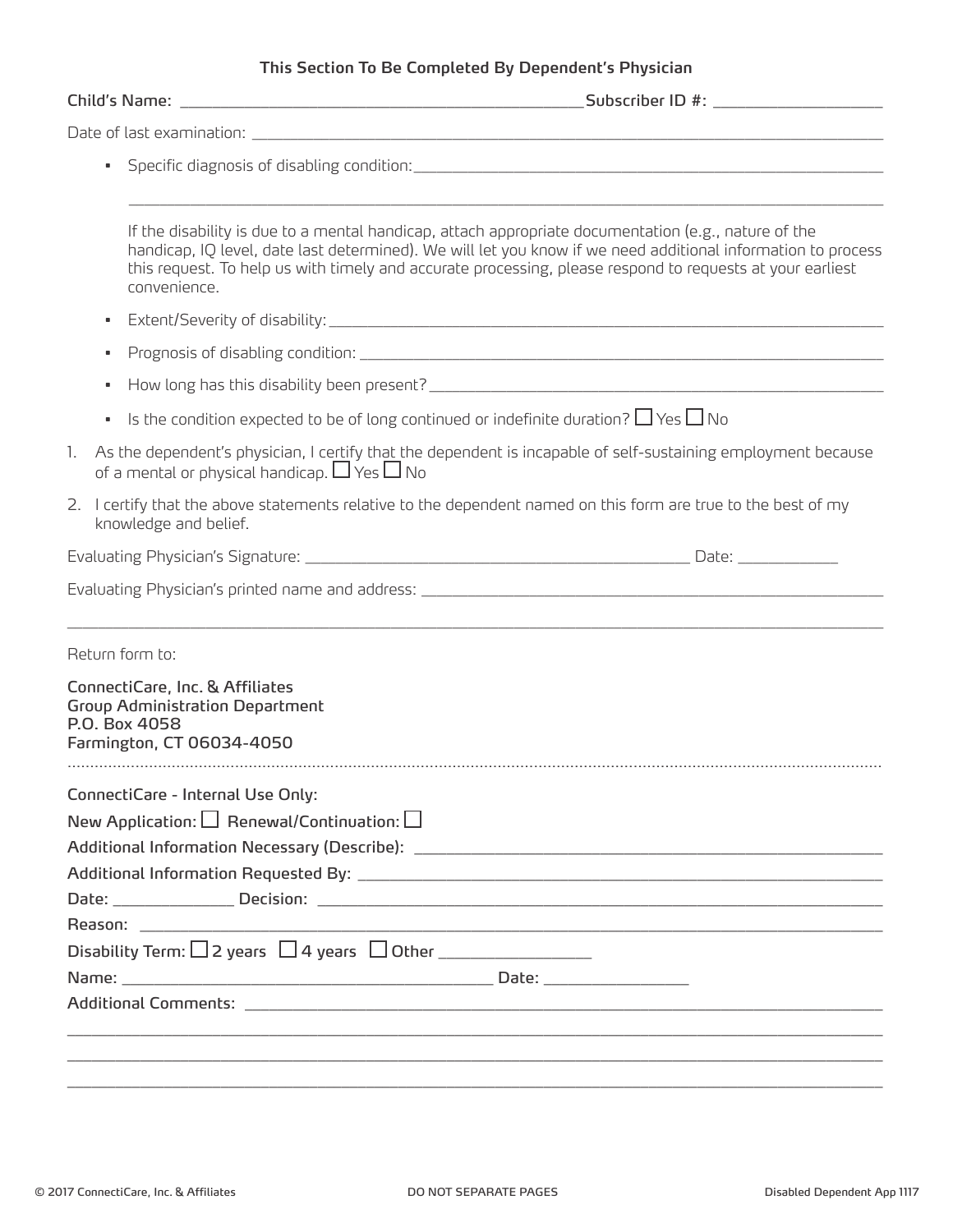## **ConnectiCare**

### **Accessibility and Nondiscrimination Notice**

ConnectiCare complies with applicable Federal civil rights laws and does not discriminate on the basis of race, color, national origin, age, disability, or sex. ConnectiCare does not exclude people or treat them differently because of race, color, national origin, age, disability, or sex.

ConnectiCare:

- Provides free aids and services to people with disabilities to communicate effectively with us including qualified interpreters and information in alternate formats.
- Provides free language services to people whose primary language is not English, including translated documents and oral interpretation.

If you need these services, contact The Committee for Civil Rights.

If you believe that ConnectiCare has failed to provide these services or discriminated in another way on the basis of race, color, national origin, age, disability, or sex, you can file a grievance with: The Committee for Civil Rights, ConnectiCare, 175 Scott Swamp Road, Farmington, CT 06034, 1-800-251-7722, and TTY number 1-800-833-8134. You can file a grievance in person at 175 Scott Swamp Road, Farmington, CT, or by mail. If you need help filing a grievance, The Committee for Civil Rights is available to help you. You can also file a civil rights complaint with the U.S, Department of Health and Human Services, Office for Civil Rights, electronically through the Office of Civil Rights Complaint Portal, available at: https://ocrportal.hhs.gov/ocr/portal/lobby.jsf, or by mail or phone at:

U.S. Department of Health and Human Services 200 Independence Avenue, SW Room 509F, HHH Building Washington, DC 20201 1-800-368-1019, 800-537-7697 (TDD) Complaint forms are available at: http://www.hhs.gov/ocr/office/file/index.html.